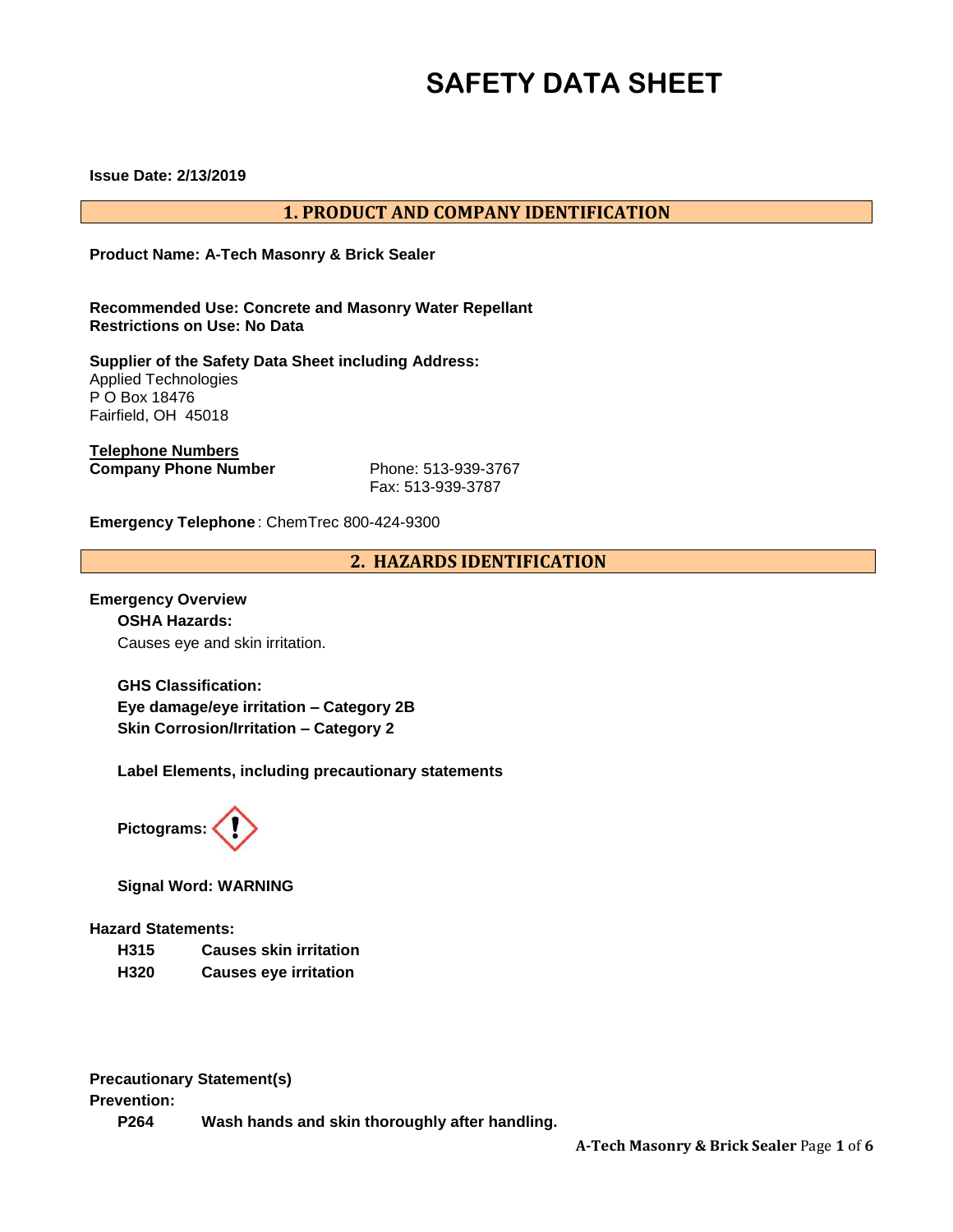**P280 Wear protective gloves/eye protection.** 

#### **Response:**

|           | P305+P351+P338 IF IN EYES: Rinse cautiously with water for several minutes. Remove contact |
|-----------|--------------------------------------------------------------------------------------------|
|           | lenses, if present and easy to do. Continue rinsing.                                       |
| P337+P313 | If eye irritation persists: Get medical advice or attention.                               |
| P302+P352 | IF ON SKIN: Wash with plenty of soap and water.                                            |
| P332+P313 | If skin irritation occurs: Get medical advice or attention.                                |
| P362+P364 | Take off contaminated clothing and wash before reuse.                                      |

**Hazards not otherwise classified:** None Known.

# **3. COMPOSITION/INFORMATION ON INGREDIENTS**

#### **Component**

| Water – Non Hazardous                                   | CAS#: 7732-18-5 | 90%       |
|---------------------------------------------------------|-----------------|-----------|
| Triethoxyoctyl-Silane                                   | CAS#: 2943-75-1 | 8%        |
| S Triazine 1,3,5 (2H,4H,,6H) Triethanol CAS#: 4719-04-4 |                 | $< 0.1\%$ |

Ingredients not listed on this safety data sheet are considered to be non-hazardous according to OSHA 1910.1200 or are not present above their cutoff levels.

# **4. FIRST AID MEASURES**

#### **First Aid Measures**

General Advice: Consult a physician. Show this safety data sheet to the doctor in attendance. Move out of dangerous area.

**Inhalation:** IF INHALED: Remove person to fresh air and keep comfortable for breathing. Call a POISON CENTER/doctor if you feel unwell. If not breathing, give artificial respiration. Consult a physician.

**Eye Contact:** IF IN EYES: Rinse cautiously with water for several minutes. Remove contact lenses, if present and easy to do. Continue rinsing.

**Ingestion:** IF SWALLOWED: Do NOT induce vomiting. Never give anything by mouth to an unconscious person. If conscious, rinse mouth with water. Call a POISON CENTER/doctor if you feel unwell.

**Skin Contact:** Wash off with soap and plenty of water. If skin irritation occurs: Get medical advice or attention.

# **5. FIRE-FIGHTING MEASURES**

#### **Suitable Extinguishing Media**

Product is not combustible. Use water spray (fog), alcohol-resistant foam, dry chemical, or carbon dioxide for surrounding fire.

**Specific Hazards Arising from the Chemical:** None Known

**Hazardous Combustion Products:** Carbon oxides

**Protective Equipment and Precautions for Firefighters**  Wear self-contained breathing apparatus and full protective gear for firefighting.

**Further Information:** See Section 7 for safe handling and storage.

# **6. ACCIDENTAL RELEASE MEASURES**

# **Personal Precautions, Protective Equipment and Emergency Procedures**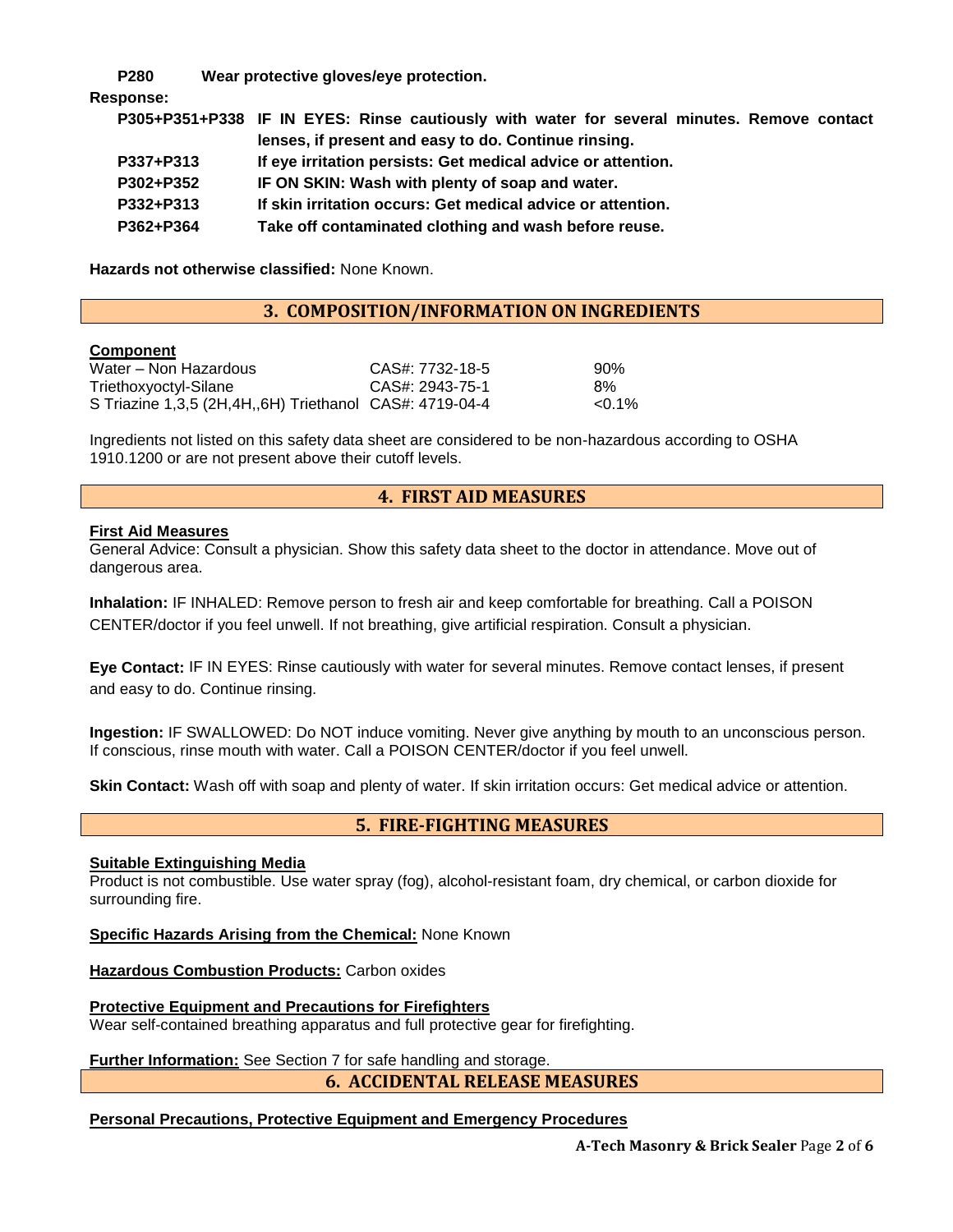In case of spill wear appropriate personal protective equipment during any cleanup and response activities. Avoid skin contact and inhalation.

#### **Environmental Precautions**

Prevent further leakage or spillage if safe to do so. Do not let product enter drains.

#### **Methods and Material for Containment and Cleaning Up**

Dike and contain spill with inert absorbent materials. Soak up with inert material and dispose of as hazardous waste. Keep in suitable, closed containers for disposal.

# **7. HANDLING AND STORAGE**

#### **Precautions for Safe Handling**

Avoid contact with skin and eyes. Avoid inhalation of vapour or mist.

#### **Conditions for Safe Storage, Including any Incompatibilities**

**General information:** Keep at a temperature not exceeding 38 Degrees C (100 Degrees F). Do not allow material to freeze. Keep container tightly closed in a dry and well ventilated place. Containers which are opened must be carefully resealed and kept upright to prevent leakage.

**Safe Storage:** No Additional Data

**Incompatibilities:** None known

# **8. EXPOSURE CONTROLS/PERSONAL PROTECTION**

# **Exposure Guidelines Component Exposure Limit**

Not established

#### **Appropriate Engineering Controls**

Local Ventilation: Recommended General Ventilation: Recommended

#### **Individual Protection Measures, such as Personal Protective Equipment**

**Eye/Face Protection:** Use proper protection – Safety Glasses as a minimum

**Skin and Body Protection:** Wash at mealtime and end of shift. Skin contact must be avoided by using impervious protective clothing (gloves, aprons, boots, etc.). Use chemical protective gloves as a minimum and wash skin promptly upon any skin contact.

**Respiratory Protection:** Use respiratory protection unless adequate local exhaust ventilation is provided or exposure assessment demonstrates that exposures are within recommended exposure guidelines. Where concentrations are above recommended limits or are unknown, appropriate respiratory protection should be worn. Follow OSHA respirator regulations (29 CFR 1910.134) and use NIOSH/MSHA approved respirators. Note: Trace amounts of monomers may be released during use of this material. Use adequate ventilation to keep vapour concentrations below applicable standard.

#### **General Hygiene Considerations**

Handle in accordance with good industrial hygiene and safety practice. Wash hands before & after breaks and work day.

#### **9. PHYSICAL AND CHEMICAL PROPERTIES**

**Information on Basic Physical and Chemical Properties**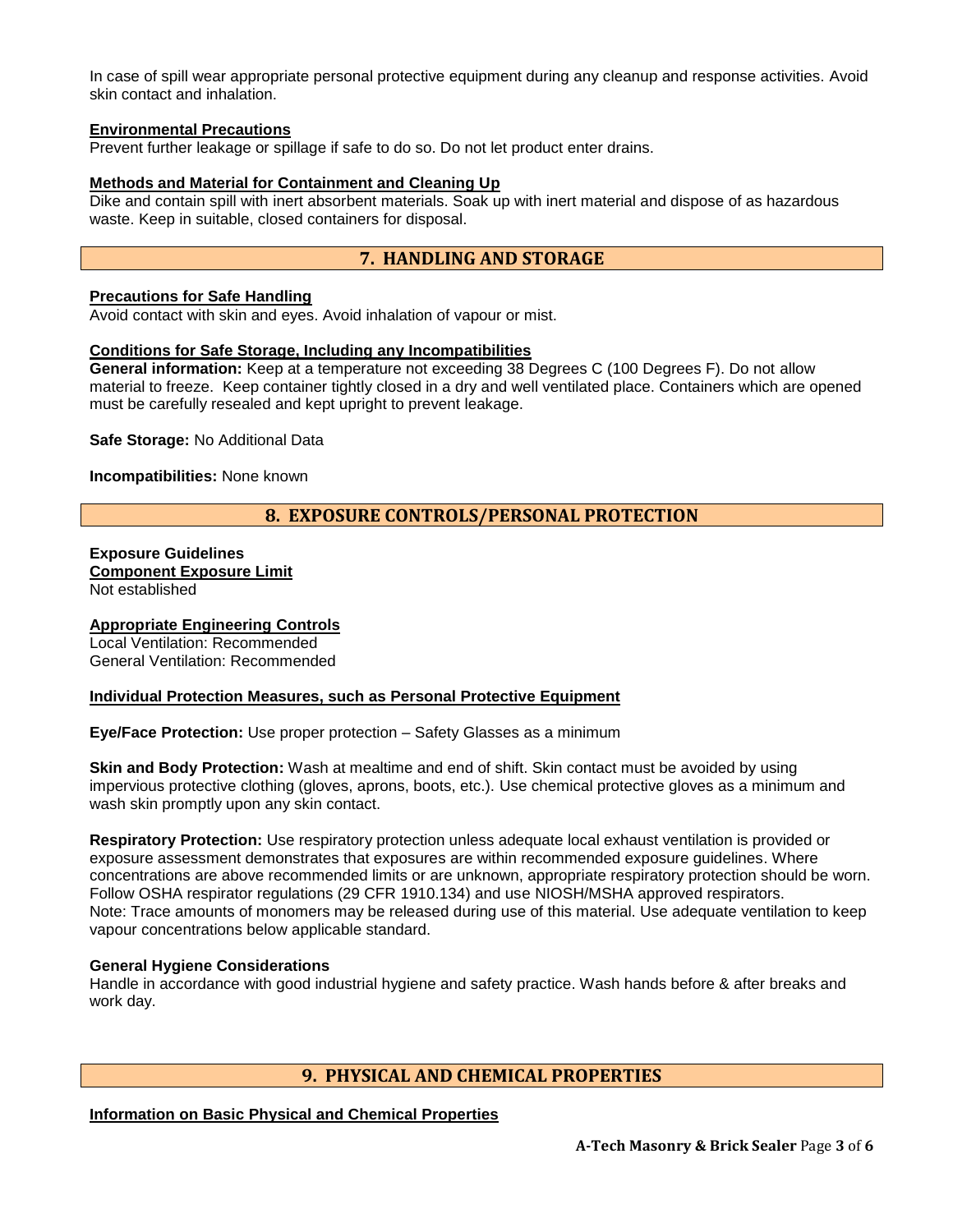**Physical State Appearance:** Liquid **Odor:** Mild **Color:** White (Dries Clear) **Odor threshold:** No Data

Vapor Pressure Not Available Vapor Density **Not Available** Relative Density Not Available pH: 6-9 Solubility Miscible in water Evaporation Rate Not Available Flammability Limits Not Relevant Flammability (Solid, gas) Not Relevant Auto Ignition Temperature Not Available Decomposition Temperature Not Available Viscosity **Not Available** 

- **Property Construction State Construction Value Construction Construction Construction Construction Construction Construction Construction Construction Construction Construction Construction Construction Construction C** Melting/Freezing Point Freezing Point 32 Degrees F (0 Degrees C) Flash Point **Flash Point Clubse 2212 Degrees F** (>100 Degrees C) Closed Cup Initial Boiling Point/Boiling Range Boiling Point 212 Degrees F (100 Degrees C) Specific Gravity **0.99 +/- 0.01** Density: 8.25 lb./gal. +/- 0.1
	- **10. STABILITY AND REACTIVITY**

**Chemical Stability:** Stable

**Possibility of Hazardous Reactions:**

No Data Available.

**Conditions to Avoid:** None known

**Incompatible Materials:** None known

**Hazardous Decomposition Products:** Carbon oxides

# **11. TOXICOLOGICAL INFORMATION**

**Likely Routes of Exposure:** Inhalation, Skin Contact, Eye Contact, Ingestion

**Symptoms of Exposure:** Skin & Eye irritation.

**Numerical measures of toxicity:** No Data Available

#### **Delayed and Immediate Effects as well as Chronic Effects from Short and Long-Term Exposure Carcinogenicity: IARC, ACGIH, NTP, OSHA**

No components of this product present at levels greater than or equal to 0.1% is identified as a carcinogen or potential carcinogen.

# **12. ECOLOGICAL INFORMATION**

**Eco toxicity:** No Data Available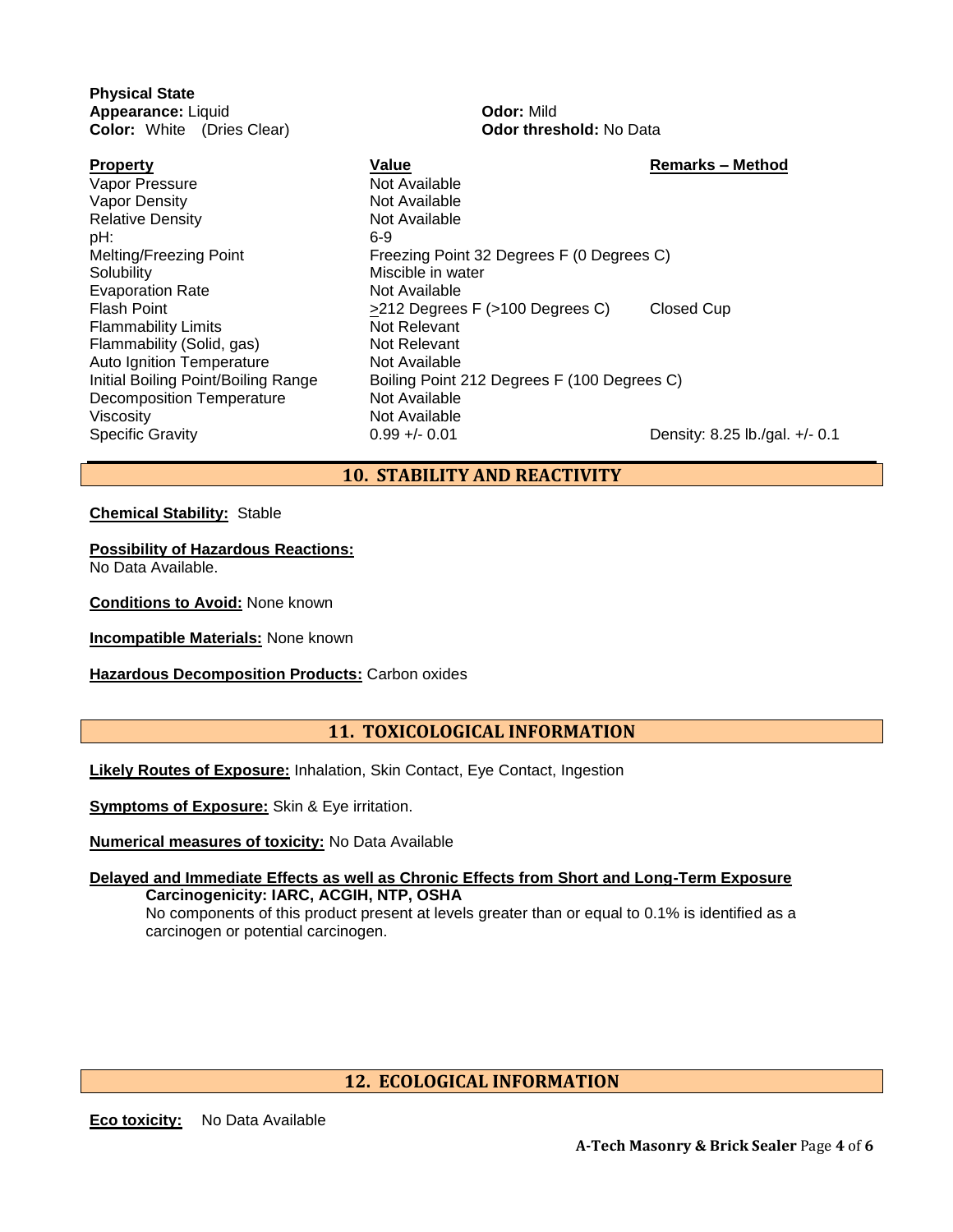#### **Persistence and Degradability:** No Data Available

**Bioaccumulation:** No Data Available **Mobility:** No Data Available

**Other Adverse Effects**: No Data Available

# **13. DISPOSAL CONSIDERATIONS**

#### **Waste Treatment Methods**

**Disposal of Wastes:** This product is not expected to be a hazardous waste under RCRA. Dispose of in conformance with all federal, state and local regulations.

**Contaminated Packaging:** Dispose of as unused material.

# **14. TRANSPORT INFORMATION**

**D.O.T.:** Not Regulated

**I.M.D.G.:** Not Regulated Marine Pollutant: No

**I.A.T.A.:** Not Regulated

# **15. REGULATORY INFORMATION**

#### **International Inventories**

**TSCA:** All chemical substances in this material are included on or exempted from listing on the TSCA Inventory of Chemical Substances.

#### **US Federal Regulations SARA 302: None Known SARA 311/312 Hazard Categories:** Acute Health Hazard **SARA 313 Hazard Components: None Known**

**CWA (Clean Water Act):** None Known

#### **Supplemental State Compliance Information**

#### California: This product does not contain any chemical(s) listed by the State of California under the Safe Drinking Water and Toxic Enforcement Act of 1986 (Proposition 65) as being known to cause cancer, birth defects or other reproductive harm.

New Jersey Right To Know:<br>CAS Number Con **Component Name** None Known Pennsylvania Right To Know: CAS Number Component Name None Known

Massachusetts Right To Know: CAS Number Component Name None Known

# **U.S. EPA Label Information:** No Data

**16. OTHER INFORMATION**